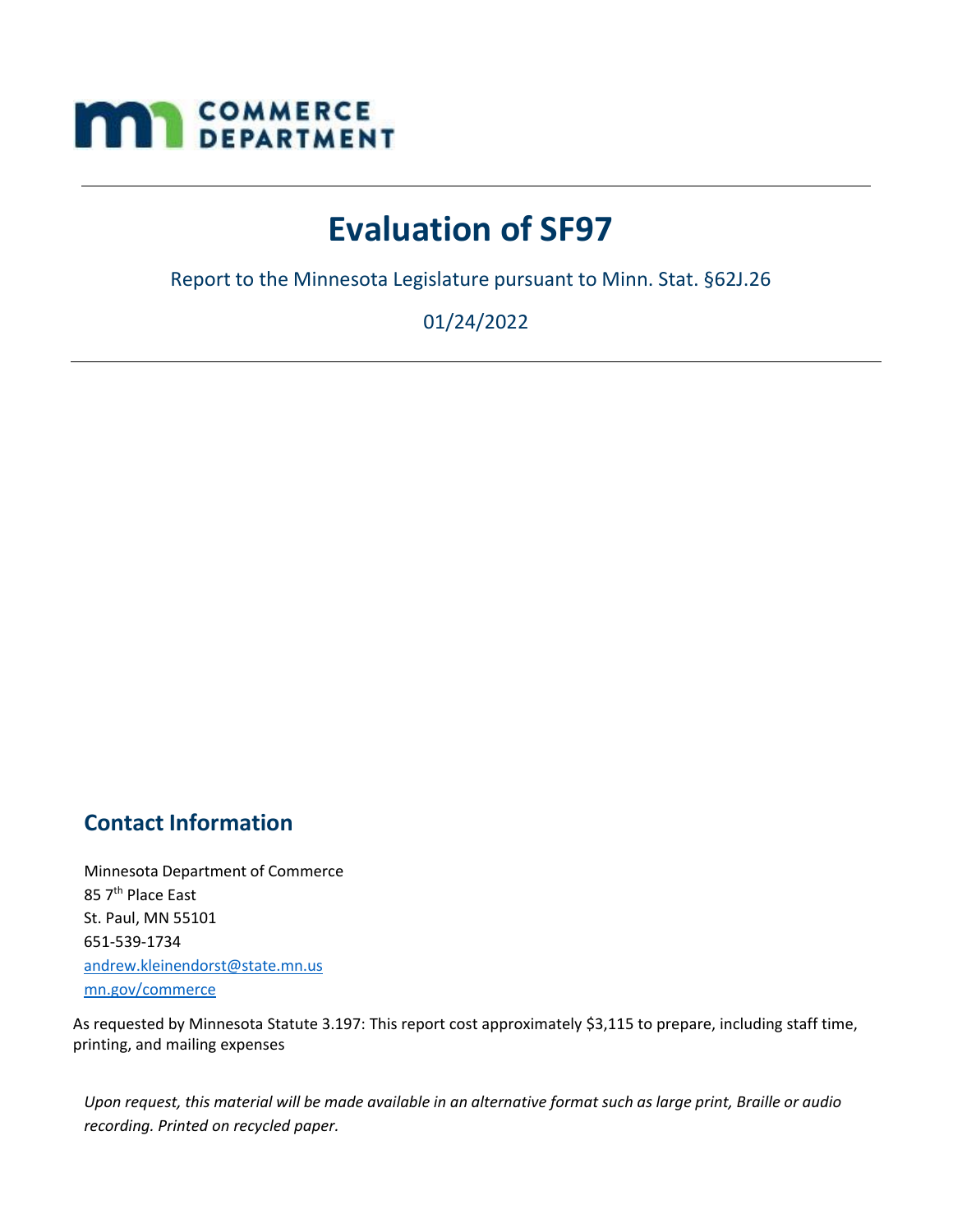#### Contents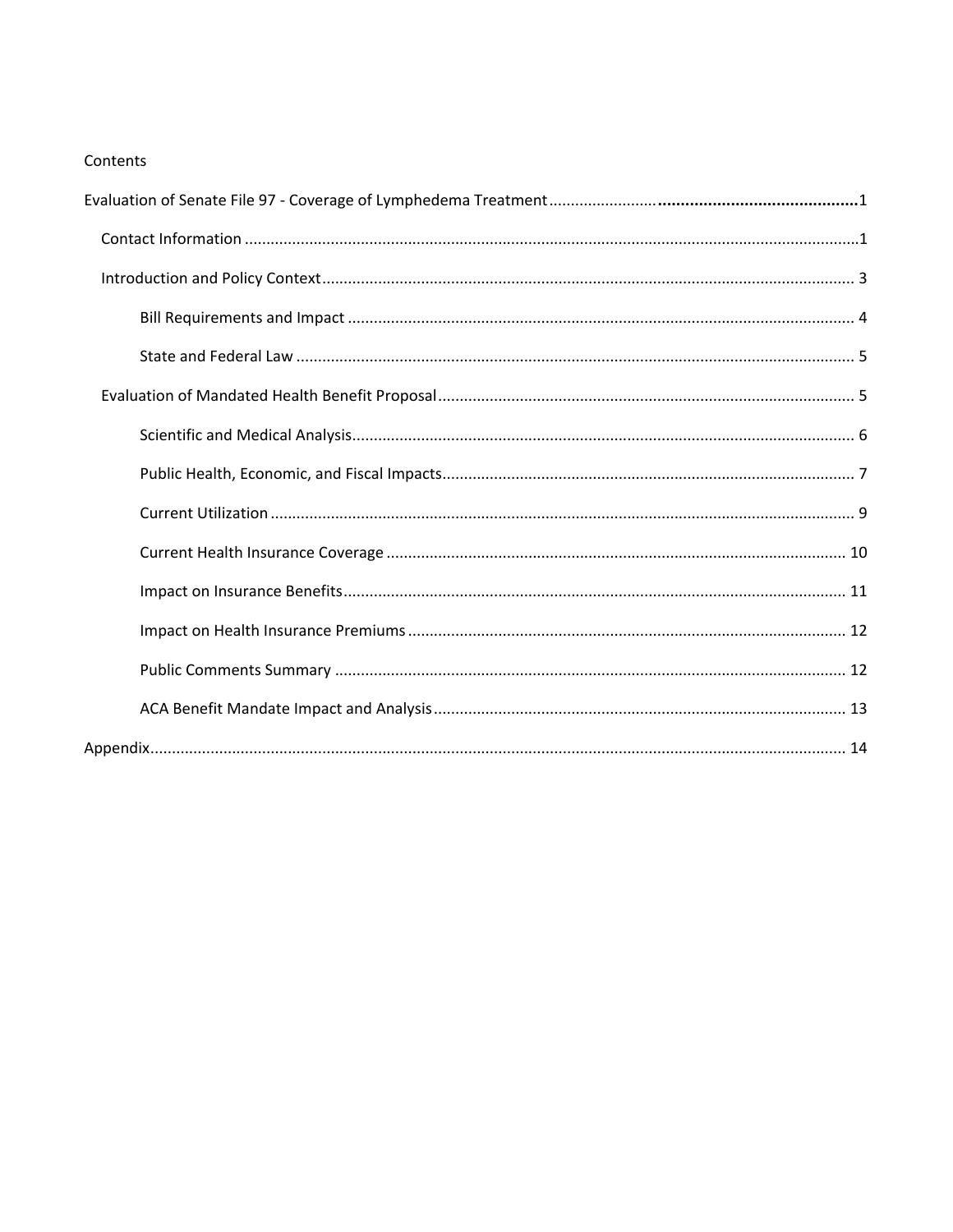### <span id="page-2-0"></span>**Introduction and Policy Context**

Pursuant to Minn. Stat. § 62J.26, subd. 3, the Minnesota Department of Commerce has been requested to perform an evaluation of Senate File 97. The purpose of the evaluation is to provide the legislature with a detailed analysis of the potential impacts of any mandated health benefit proposal. Senate File 97 was first introduced during the 2021-2022 legislative session and meets the definition of a mandated health benefit proposal under Minn. Stat. §62J.26., which indicates the following criteria:

A mandated health benefit proposal" or "proposal" means a proposal that would statutorily require a health plan company to do the following:

(i) provide coverage or increase the amount of coverage for the treatment of a particular disease, condition, or other health care need;

(ii) provide coverage or increase the amount of coverage of a particular type of health care treatment or service or of equipment, supplies, or drugs used in connection with a health care treatment or service;

(iii) provide coverage for care delivered by a specific type of provider;

(iv) require a particular benefit design or impose conditions on cost-sharing for:

(A) the treatment of a particular disease, condition, or other health care need;

(B) a particular type of health care treatment or service; or

(C) the provision of medical equipment, supplies, or a prescription drug used in connection with treating a particular disease, condition, or other health care need; or

(v) impose limits or conditions on a contract between a health plan company and a health care provider.

"Mandated health benefit proposal" does not include health benefit proposals amending the scope of practice of a licensed health care professional.

Commerce is required to consult with the Departments of Health (MDH) and Management and Budget (MMB). Per statute, evaluations must focus on the following areas:

- Scientific and medical information regarding the proposal, including potential for benefit and harm
- Overall public health and economic impact
- Background on the extent to which services/items in the proposal are utilized by the population
- Information on the extent to which service/items in the proposal are already covered by health plans, and to which health plans the proposal would impact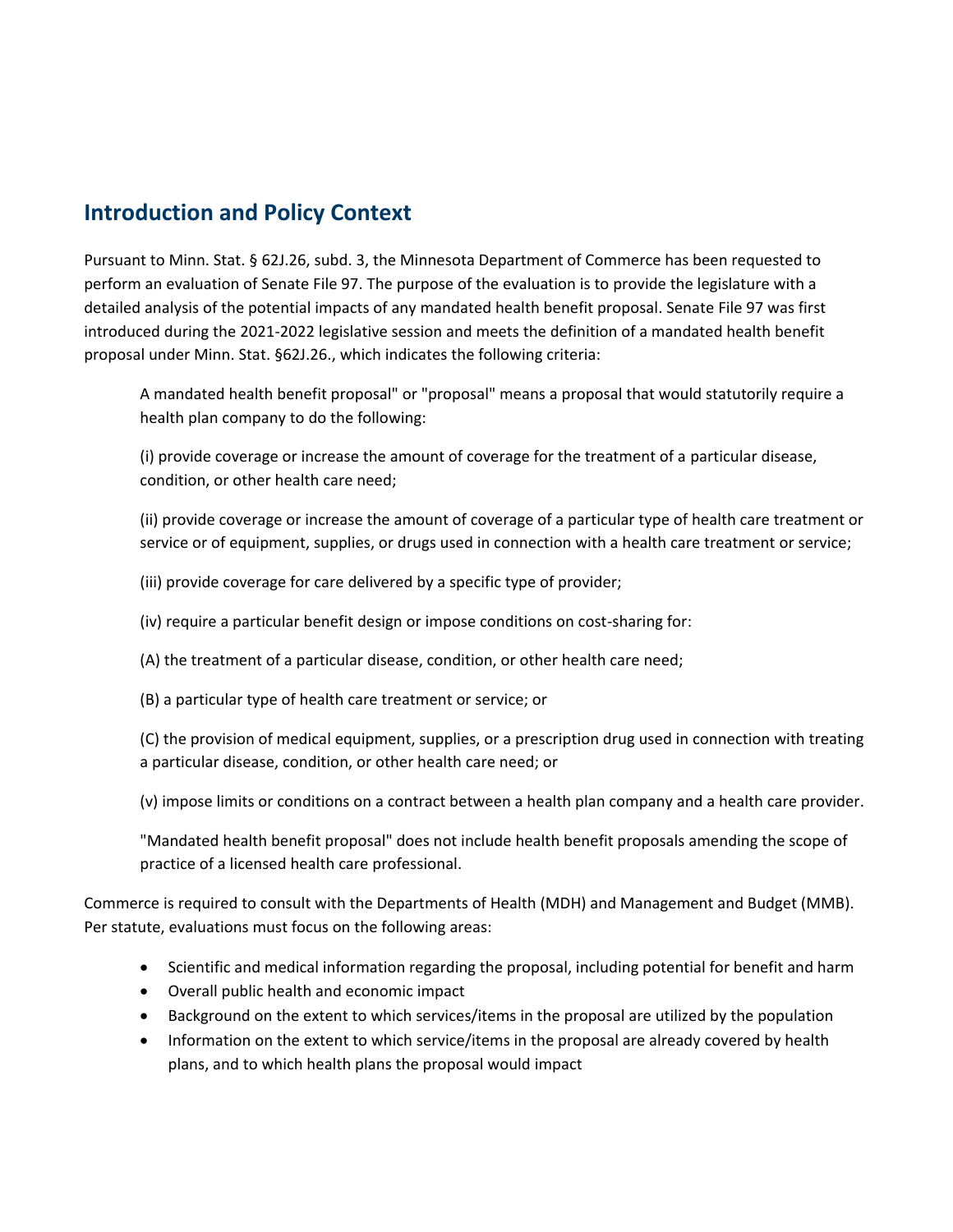- Cost considerations regarding the potential of the proposal to increase cost of care, as well as its potential to increase enrollee premiums in impacted health plans
- The cost to the State if the proposal is determined to be a mandated benefit under the Affordable Care Act (ACA)

#### <span id="page-3-0"></span>**Bill Requirements and Impact**

Senate File 97 requires regulated health plans in Minnesota to provide coverage for lymphedema treatment including 1) complex decongestive therapy, 2) outpatient self-management training and education during treatment, 3) compression treatment items. The Department assumes that there are no additional services or items expected to be covered by health plans for lymphedema treatment other than what is explicitly indicated in the language of the bill.

The full text of the bill is available in the Appendix of this document.

Requirements under SF97 would apply to all fully insured health plans regulated in Minnesota, which is approximately 20 percent of the overall covered market. The bill also applies to the State Employee Group Insurance Program (SEGIP). The requirements would not apply to self-insured employer plans, grandfathered plans, and public plans such as medical assistance and MinnesotaCare, and Medicare and Medicare supplemental policies. Figure 1 shows a breakdown of health insurance coverage in Minnesota by type (including uninsured).



#### **Figure 1. Minnesota Insurance Coverage 2019**

Source: Minnesota Department of Health. Chartbook Section 2. Trends and Variations in Health Insurance Coverage. Accessed at [https://www.health.state.mn.us/data/economics/chartbook/docs/section2.pdf.](https://www.health.state.mn.us/data/economics/chartbook/docs/section2.pdf)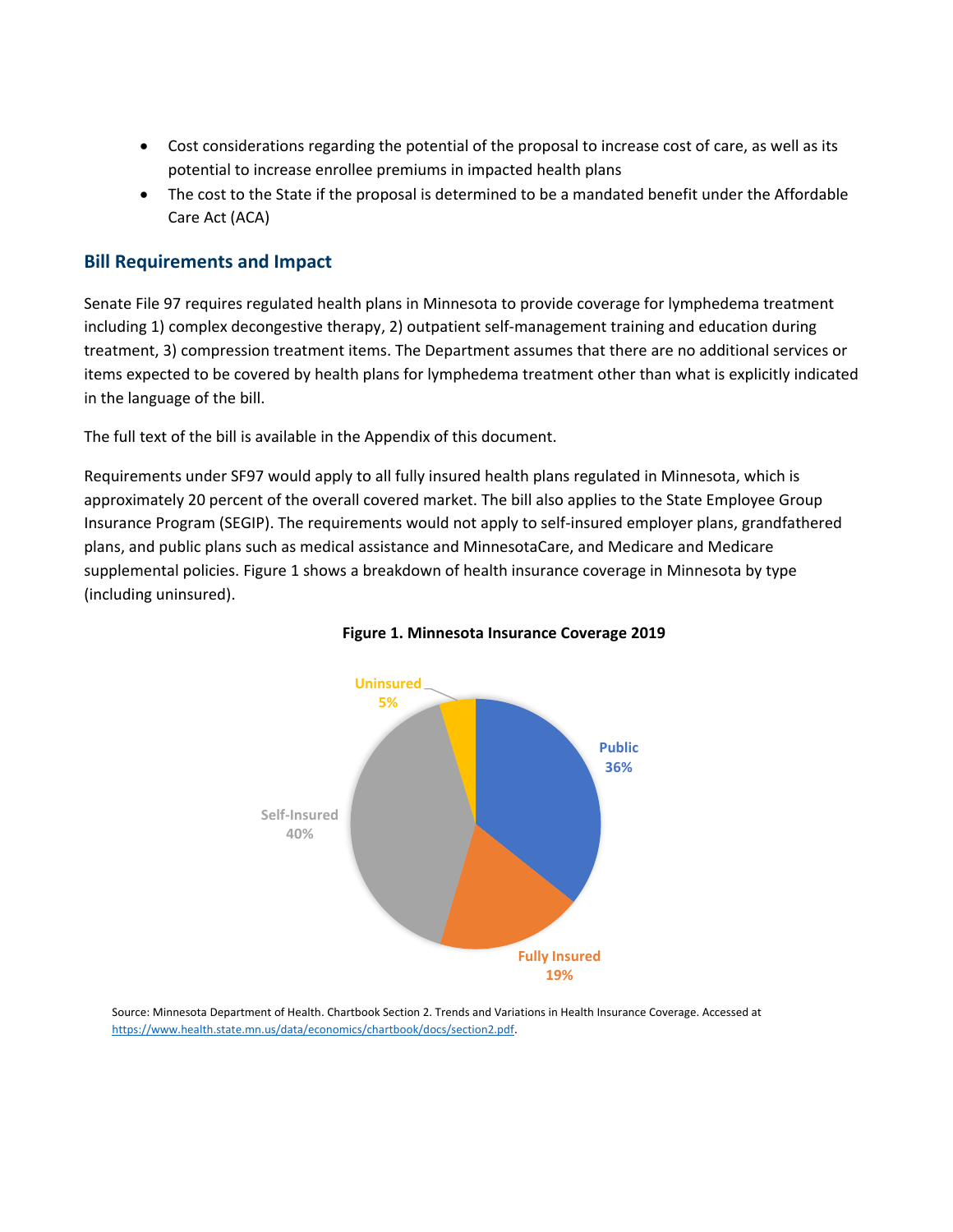#### <span id="page-4-0"></span>**State and Federal Law**

This evaluation considers the interaction between state and federal law—specifically as it pertains to the potential for the bill to be considered a state benefit mandate understood under Section 1311(d)(3) of the ACA [\(45 CFR § 155.170\)](https://www.law.cornell.edu/cfr/text/45/155.170), which indicates that new mandates related to specific care, treatment, or services not offered under the general essential health benefits (EHB) package in the state prior to January 1, 2012 must have associated costs defrayed by the state. The state is only required to defray associated costs that would not have been provided by the health carrier without the requirements of the new mandate.

Per the EHB final rule<sup>1</sup>, costs associated with benefit mandates passed prior to or on December 31, 2011 do not need to be defrayed by the state.

## <span id="page-4-1"></span>**Evaluation of Mandated Health Benefit Proposal**

The Department's evaluation of SF97 includes the following elements to meet criteria under Minn. Stat. §62J.26:

- Solicitation of feedback from potential stakeholders by publishing a request for information notice in the State Register
- Scoping review of available literature in existing databases
- Hybrid umbrella/systematic literature review of available resources
- Consultation with the Department of Health and Minnesota Management and Budget (MMB)
- Solicitation of comments from health plans, including request for actuarial analysis
- Internal actuarial analysis

Additional information regarding the Department's literature review and search criteria may be found in the Appendix.

In the Department's evaluation, the requirements of SF97 do not constitute a benefit mandate requiring state defrayal of associated costs, as understood under the ACA.<sup>2</sup> The bill does not establish any new benefit related to specific care, treatment or services not already covered by the benchmark plan, and thus does not constitute a new benefit mandate requiring defrayal by the state under federal regulations.

The Department's conclusion is consistent with previous analyses of potential state mandated benefits in previous legislative sessions. While a mandated health benefit proposal may contain language that is related to care and treatment of a specific health condition, it is necessary to consider if the mandated health benefit proposal contains new benefits not already covered under state's benchmark plan. If the services/items are not

 $^1$  45 CFR Parts 147, 155, and 156 Patient Protection and Affordable Care Act; Standards Related to Essential Health Benefits, Actuarial Value, and Accreditation; Final Rule. Accessed at https://www.govinfo.gov/content/pkg/FR-2013-02-25/pdf/2013-04084.pdf.

 $^2$  45 CFR § 155.70. Additional required benefits. Accessed at: https://www.law.cornell.edu/cfr/text/45/155.170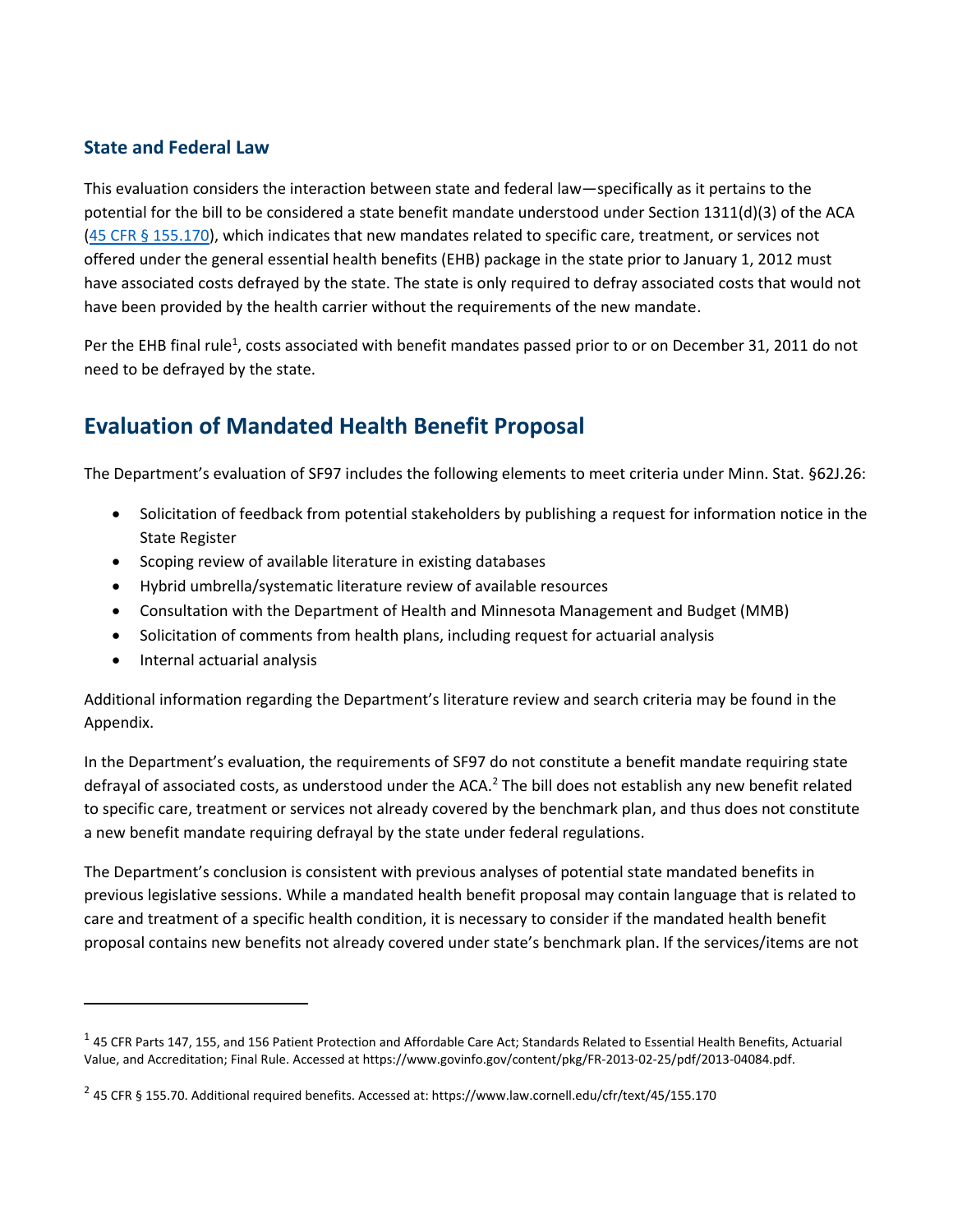currently covered or have not been covered by the benchmark plan previously, then there is reason to conclude that the proposal is a new state mandated benefit, requiring defrayal of cost from the state.

The Department illustrates this conclusion with previous analyses of two specific pieces of proposed legislation during the 2019 Minnesota legislative session—specifically Senate File 1038 and House File 306.

Senate File 1038 established requirements for health plans to provide coverage to enrollees for breast tomosynthesis (3-D mammography services) in a manner consistent with other preventive care services under the ACA. The ACA generally identifies preventive care services as those that have an "A" or "B" rating by the United States Preventive Services Task Force (USPSTF) or have been evaluated and recommended by the Health Resources Services Administration (HRSA). Neither entity has listed breast tomosynthesis as a recommended preventive screening service.

The services listed in SF1038 had been generally covered under most health plans, including the benchmark plan, but at a non-preventive level. The passage of SF1038 did not constitute a new state mandated benefit in the Department's analysis<sup>3</sup>, as the bill's requirements only altered the cost-sharing arrangement of an existing benefit under regulated plans, rather than adding an entirely new and previously uncovered benefit.

House File 306 established coverage requirements for health plans to provide treatment related to pediatric autoimmune neuropsychiatric disorders associated with streptococcal infections (PANDAS) and pediatric acuteonset neuropsychiatric syndrome (PANS). The bill established coverage requirements for outpatient mental health services, prescription drugs, and intravenous immunoglobulin services. While some health insurers covered certain prescription drugs, services or therapies in conformity with Minnesota's benchmark plan, Commerce determined the proposal was a new state-mandated benefit as defined under the ACA because it imposed new coverage requirements on health insurers.

The provisions of SF97 do not mandate benefits that have not previously been, or are not currently, covered under the Minnesota benchmark plan. The rationale for SF97 not being considered a new state mandated benefit under the ACA is based entirely on how coverage is already provided by the benchmark and other ACAcompliant health plans in the state, and is consistent with previous Department analysis.

#### <span id="page-5-0"></span>**Scientific and Medical Analysis**

#### *Scientific and Medical Background*

Lymphedema refers to localized swelling in the body caused by accumulation of lymphatic fluid. Lymphedema may be primary or secondary. Primary lymphedema is characterized by an inherited or congenital malformation of the lymphatic system. Secondary lymphedema occurs as a result of injury to the lymphatic system, generally caused by cancer or treatment of cancer.

<sup>3</sup> https://mn.gov/mmbapps/fnsearchlbo/?number=SF1038&year=2019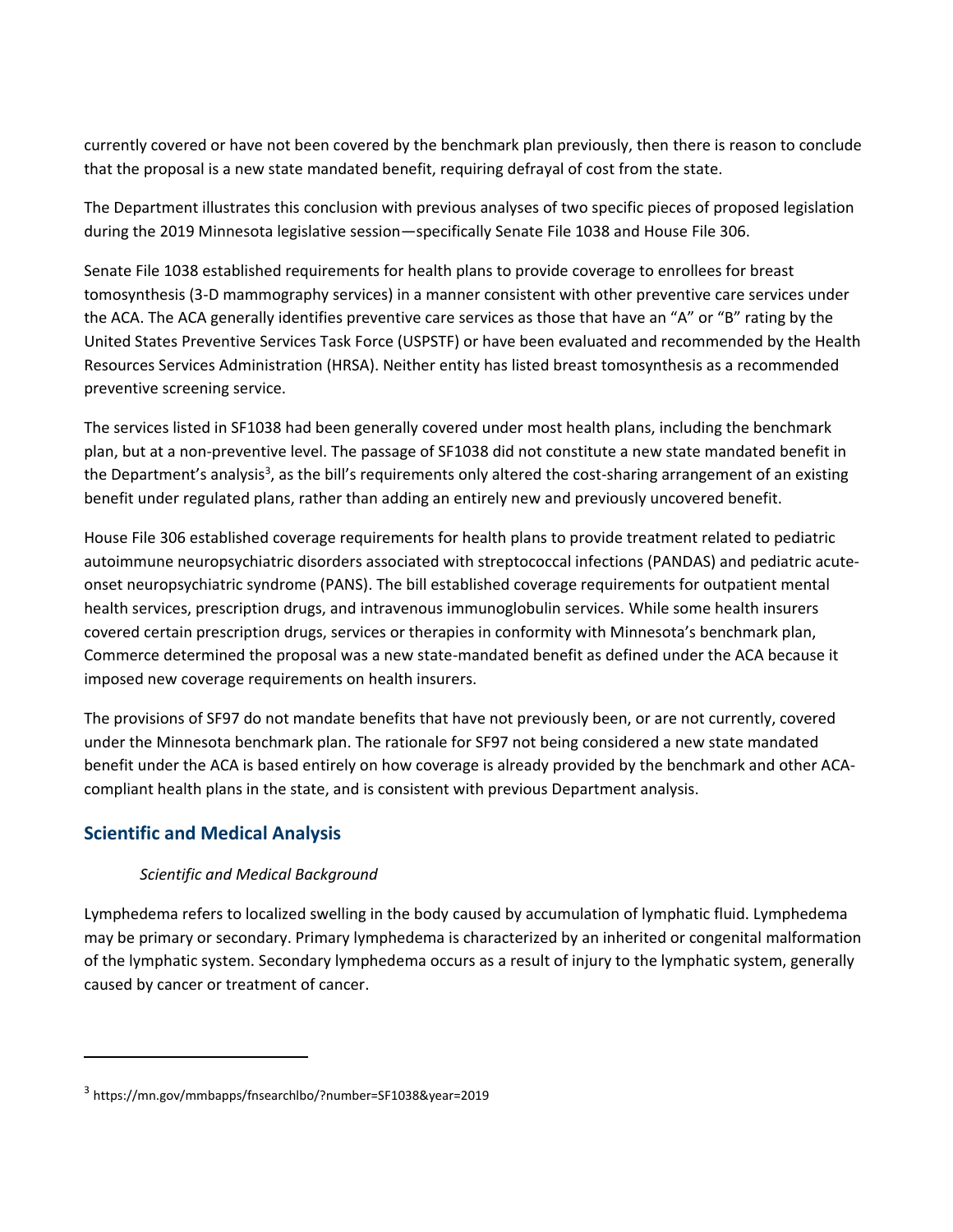Most recent figures estimate 1 in 100,000 individuals in the U.S. have primary lymphedema and 10 in 100,000 have secondary lymphedema.

Treatment for lymphedema can include the following:

- Decongestive lymphedema therapy (DLT)
- Manual lymph drainage (MLD)
- Compression
- Skincare (dealing with secondary complications)
- Exercise
- Drug therapy (secondary complications only)
- Vascularized Lymph Node Transfer (VLNT)
- Lymphaticovenous Anastomoses (LVA)
- Suction-Assisted Protein Lipectomy (SAPL)

Compression helps with necessary drainage of lymphatic fluids that occur because of lymphedema. VLNT and LVA are microsurgical procedures that can improve an individual's ability to drain lymphatic fluid and eliminate the need for compression garments. Most upstream treatment efforts are patient-focused, addressing exercise and certain behavioral modifications that may help mitigate lymphedema symptoms. Surgical intervention for lymphedema is not generally viewed as a first-line tool in treatment.

Requirements under SF97 specifically indicate coverage must be provided for decongestive therapy treatment (which includes physical therapy exercises), patient education (including exercises and skincare routines) and compression therapies. None of the other interventions above are explicitly identified in the bill, however.

#### *Harm and Benefit Analysis*

Overall, the potential for harm or benefit resulting from the passage of SF97 should be low. The bill addresses the most accepted modalities used in treatment of lymphedema; it does not require coverage of a new treatment or service for which additional scientific or medical analysis is necessarily required. None of the treatment requirements listed under SF97 are new, as health insurers already cover compression garments, outpatient services, and patient education. If passed, SF97 would likely be beneficial for the impacted population.

#### <span id="page-6-0"></span>**Public Health, Economic, and Fiscal Impacts**

For the purposes of this section, the following definitions apply:

**Public Health**: The science and practice of protecting and improving the health and wellbeing of people and their communities. The field of public health includes many disciplines, including medicine, public policy, biology, sociology, psychology and behavioral sciences, and economics and business.

**Economic Impact:** The general financial impact of a drug, service, or item on the population prescribing or utilizing a particular drug, service or item for a particular health condition.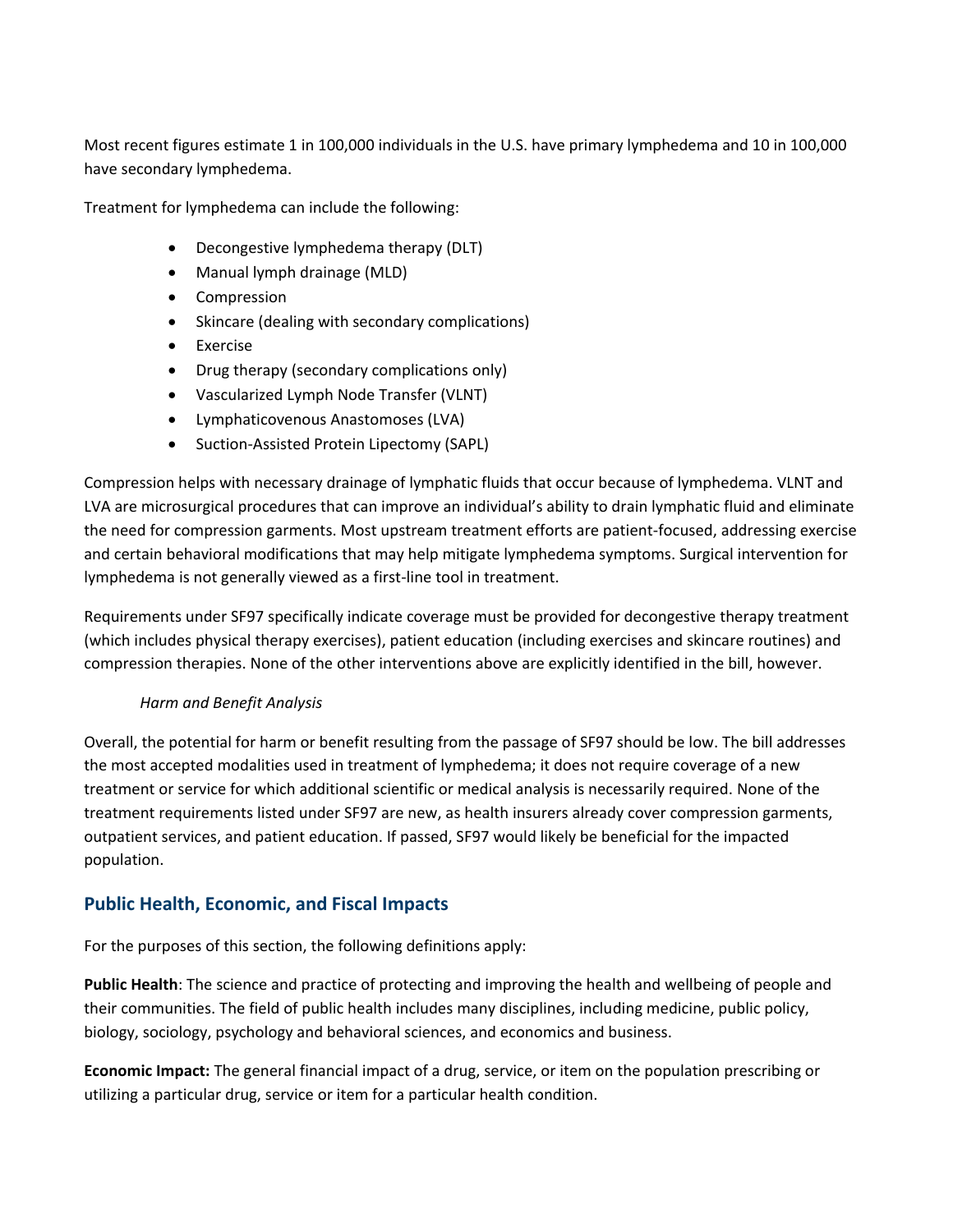**Fiscal Impact:** The quantifiable dollar amount associated with the implementation of the mandated health benefit proposal. The areas of potential fiscal impact that the Department reviews for are the cost of defrayal of benefit mandates as understood under the ACA, the cost to SEGIP, and the cost to other state public programs. The fiscal impact is expressed in number of dollars required for the state to implement a proposal.

The impact of SF97 on public health generally, as well as its overall economic and fiscal impact, are contingent on understanding the prevalence of lymphedema and the projected utilization of services to treat the condition. Commerce did not receive public comment regarding this bill that provided additional information on potential public health impact. The Department did, however, receive comments regarding potential economic and fiscal impact of the bill.

Commerce used national data regarding the prevalence, incidence, and treatment of lymphedema. Additionally, the Department relied upon previous fiscal analysis from SEGIP. SEGIP provides health, dental, life and other benefits to eligible State employees and their dependents.

#### *Public Health*

The public health impact for SF97 would be a net positive, as increased coverage for medical care generally is associated with increased utilization.<sup>4</sup> There are many variables to consider regarding individual behavior and subsequent utilization of health care services but having assured coverage is an extremely important variable to consider. The specific services and items identified in SF97 for lymphedema treatment are not new and are covered under the state's benchmark plan. Nonetheless, by specifically adding these services into statute, consumers and patients could be more reasonably assured that they will receive coverage for services.

#### *Economic*

Senate File 97 does not include language that suggests additional coverage would be required beyond what services and items are already explicitly listed. The listed interventions appear to be commonly used in treatment of lymphedema and are expected to be generally used by individuals with either primary or secondary lymphedema. While an increase in utilization is to be expected should SF97 become law, it is unlikely that there would be a such a significant uptake that would impact cost of the care being provided.

Increased coverage (or in this case, affirmation of coverage) can lead to increased utilization by the population impacted. Although lymphedema is a condition that impacts a small segment of the population, there may still be a marginally noticeable increase in utilization if SF97 were passed. The result of an increase in utilization may have an impact on raising prices of associated services. Massachusetts, North Carolina, and Virginia are three

<sup>4</sup> Baicker K, Congdon WJ, Mullainathan S. Health insurance coverage and take-up: Lessons from behavioral economics. *Milbank Quarterly.* 2012;90(1):107–134. doi: 10.1111/j.1468-0009.2011.00656.x.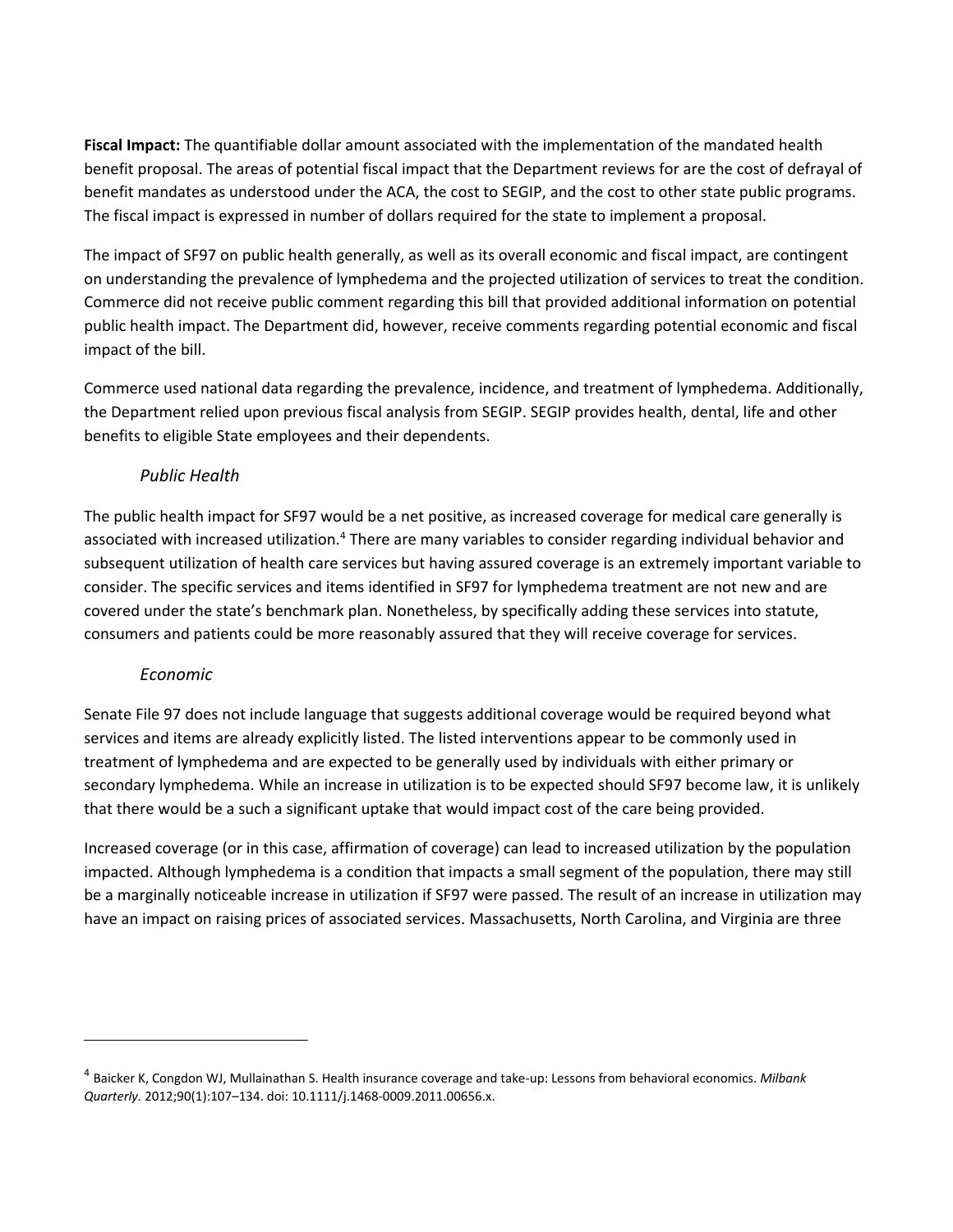states that have passed similar legislation regarding coverage for lymphedema treatment. All states have generally affirmed a negligible increase in cost of services. <sup>567</sup>

*Fiscal*

Commerce's analysis concludes that the State will not need to defray associated costs with implementing the law, as it is not considered to be an ACA benefit mandate. According to MMB, the bill does not have a fiscal impact on SEGIP. Because the bill does not apply to other state public programs, there is no fiscal impact anticipated in those areas either. Thus, overall, the bill will have no fiscal impact on the State.

#### <span id="page-8-0"></span>**Current Utilization**

Commerce consulted with both MMB and the Department of Health (MDH) in order to determine current utilization of services and items used to treat lymphedema. Commerce also referenced obtained information from its consultations against national trends in utilization for lymphedema treatment.

Treatment of lymphedema involves a multidisciplinary approach, including office visits, physical therapy, and use of durable medical equipment.

Locally, estimated prevalence, utilization of services, and paid prices are based on available data from the Minnesota All Payer Claims Database (APCD). APCD data comes from commercial health insurance plans that report to the state. Commercial health insurance data in the APCD comes from fully insured plans primarily (including individual and small group plans). Commercial plans that are self-funded and/or governed by the Employee Retirement Income Security Act (ERISA) are not required to report data to the MN APCD, but some plans do report voluntarily.

Data from 2019 indicate that less than one percent of Minnesotans covered by commercial insurance plans that report data to the MN APCD had a diagnosis of either primary or secondary lymphedema. Specifically, 5 per 100,000 had a diagnosis of primary lymphedema, and 192 per 100,000 had a diagnosis of secondary lymphedema. Specific to the individual or small group market, 3 per 100,000 had a diagnosis of primary

<sup>5</sup> https://rga.lis.virginia.gov/Published/2003/RD15/PDF

<sup>6</sup> https://www.ncleg.net/Sessions/2009/FiscalNotes/House/PDF/HAH0535v1n1.pdf

<sup>7</sup> https://healtheconomicsreview.biomedcentral.com/track/pdf/10.1186/s13561-016-0117-3.pdf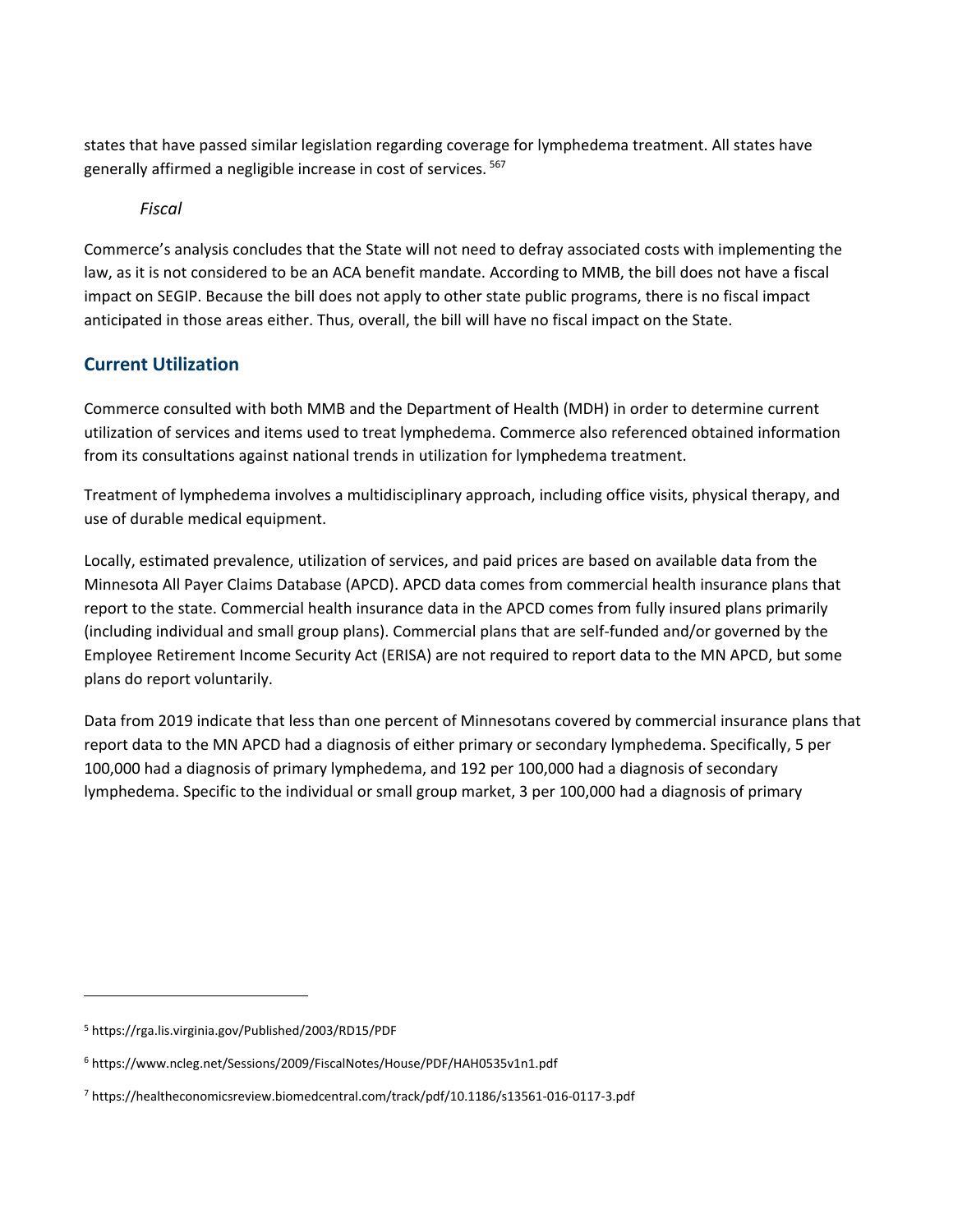lymphedema, and 164 per 100,000 had a diagnosis of secondary lymphedema. The data from the APCD is not significantly dissimilar to what one would expect for prevalence on a national level.

According to APCD data and analysis by MDH, approximately 30% of Minnesotans with lymphedema (primary or secondary) had at least one paid health care claim in 2019 for either an application of a compression device in or related durable medical equipment (DME). There were no claims for education during this time period.

Specifically, 822 (28.6%) of 2,873 Minnesotans (with commercial coverage in the MN APCD) with lymphedema had at least one paid claim for either application of a treatment or DME. Similarly, 212 (29.9%) of 708 Minnesotans (with small/individual market coverage in the MN APCD) with lymphedema had at least one paid claim for either application of a treatment or DME. The APCD data suggest low levels of uptake for one of the primary interventions associated with lymphedema.

| <b>Type of Service</b>                      | <b>Number of</b><br>Insured with<br>Lymphedema<br>$AND > 1$ Claim | <b>Total</b><br><b>Claims</b> | <b>Total</b><br><b>Patient</b><br>Paid | <b>Total Plan</b><br>Paid | <b>Total Paid</b><br>(plan + patient) |
|---------------------------------------------|-------------------------------------------------------------------|-------------------------------|----------------------------------------|---------------------------|---------------------------------------|
| Application of<br><b>Compression System</b> | 78                                                                | 391                           | \$7,773                                | \$39,804                  | \$47,576                              |
| <b>Durable Medical</b><br>Equipment (DME)   | 779                                                               | 6,607                         | \$173,377                              | \$1,193,773               | \$1,367,151                           |
| <b>Education and Training</b>               | $\mathbf 0$                                                       | 0                             | N/A                                    | N/A                       | N/A                                   |
| <b>TOTAL</b>                                | 822                                                               | 6,998                         | \$181,150                              | \$1,233,577               | \$1,414,727                           |

|  |  | Table 1. Claims and Paid Amounts for Commercially Insured Minnesotans with Lymphedema, 2019. |  |
|--|--|----------------------------------------------------------------------------------------------|--|
|  |  |                                                                                              |  |

Source: Health Economics Program (MDH) analysis of data in the Minnesota All Payer Claims Database (MN APCD).

#### <span id="page-9-0"></span>**Current Health Insurance Coverage**

Health plans offering EHBs must provide coverage substantially equal to that of the state's benchmark plan. The HealthPartners Open Access Choice Small Employer health plan from 2017 remains Minnesota's benchmark plan. This plan contains no exclusions for any services related to lymphedema treatment identified under Senate File 97. Additionally, HealthPartners has a related medical coverage policy (applicable to the benchmark plan) confirming that coverage is provided for compression support garments, which is a significant component of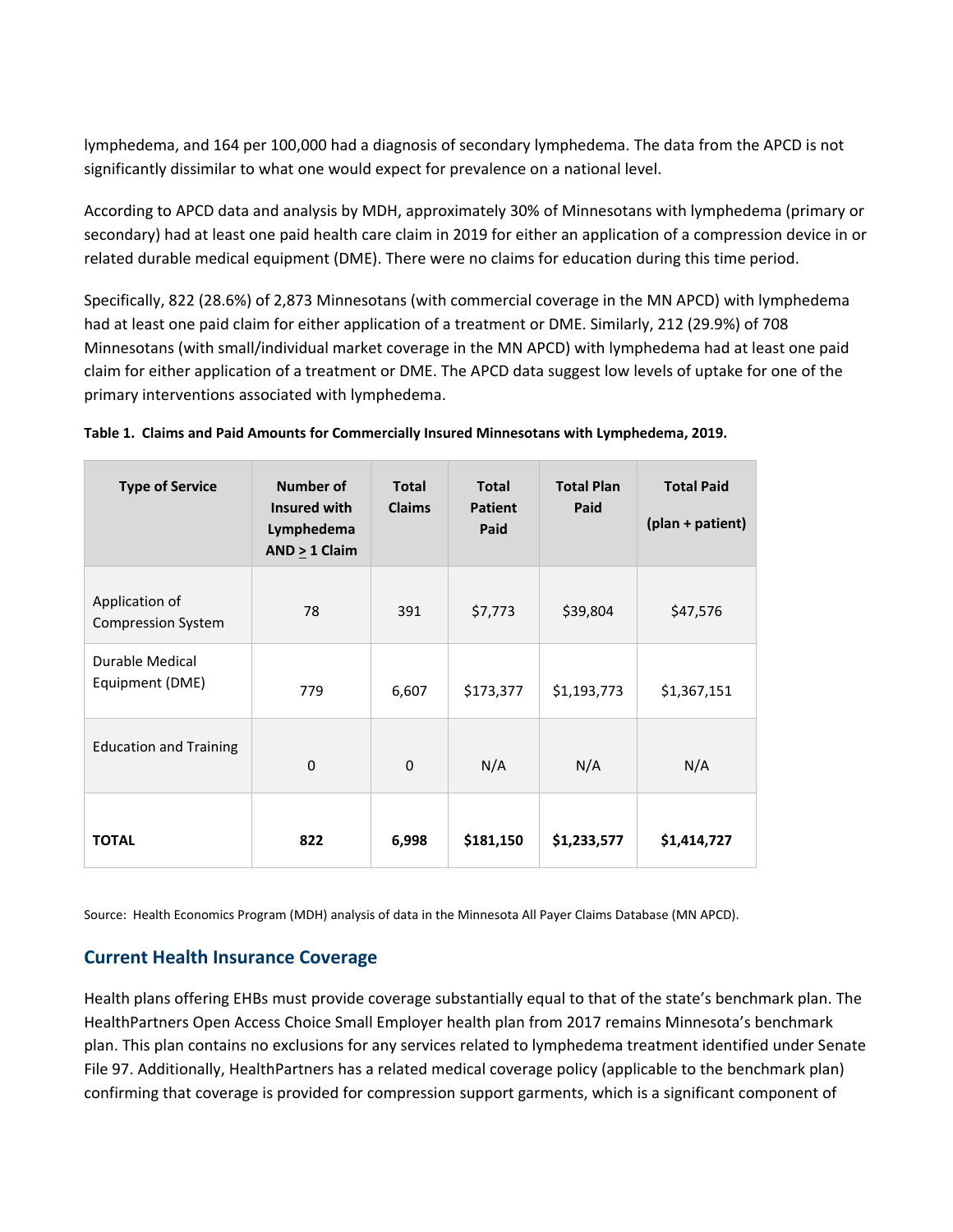SF97.<sup>8</sup> Other treatment under SF97, including patient education, is also a covered service explicitly listed in the benchmark plan, and also with an associated coverage policy.<sup>9</sup>

Further, comments received by Commerce on this proposed health benefit mandate confirmed that the services required under SF97 are already covered by health plans—supporting the Department's understanding regarding both the overall fiscal and economic impact.

There are lymphedema treatments that may be considered experimental or investigational by most health plans, but SF97 does not mandate coverage for any such service.

Based on the benchmark plan coverage of the services and items listed in SF97, it is reasonable to conclude that all carriers provide a similar level of coverage or do not outright exclude coverage for established lymphedema treatment services.

Senate File 97 does not include language that prohibits health plans from utilization management techniques, which should be taken into consideration regarding analysis current health plan coverage. There is no evidence in the benchmark plan policy or associated medical coverage criteria that utilization management would be employed for any of the services or items specified in SF97. The lack of utilization management requirements for the specific items in the bill suggest that there are few if any barriers to coverage currently.

#### <span id="page-10-0"></span>**Impact on Insurance Benefits**

Senate File 97 applies coverage requirements to all health plans, including individual health plans, group health plans, health carriers, health maintenance organizations (HMOs) and health service plan corporations defined under [Minn. Stat. §62A.011.](https://www.revisor.mn.gov/statutes/cite/62A.011) The requirements of SF97 also apply to health plan companies defined under [Minn.](https://www.revisor.mn.gov/statutes/cite/62Q.01)  [Stat. §62Q.01.](https://www.revisor.mn.gov/statutes/cite/62Q.01)

Requirements of SF97 do not apply to self-insured employer plans, Medicaid, MinnesotaCare, Medicare, or Medicare supplemental policies.

Given that the state benchmark plan already provides coverage for the services and items listed in SF97, it is unlikely that there would be any notable change to existing insurance benefits. SF97 codifies specific services and items as required coverage for the applicable plans listed above, but it does not include any language indicating alteration to cost-sharing for enrollees. Given that the benefits proposed already exist under Minnesota health plans, and that there are no requirements in the bill to alter or reduce enrollee cost-sharing

<sup>&</sup>lt;sup>8</sup> Compression support garments. HealthPartners Medical Coverage Criteria. Accessed at https://www.healthpartners.com/public/coverage-criteria/policy.html?contentid=AENTRY\_045858

<sup>9</sup> Health Education. HealthPartners Medical Coverage Criteria. Accessed at: https://www.healthpartners.com/public/coveragecriteria/policy.html?contentid=AENTRY\_045940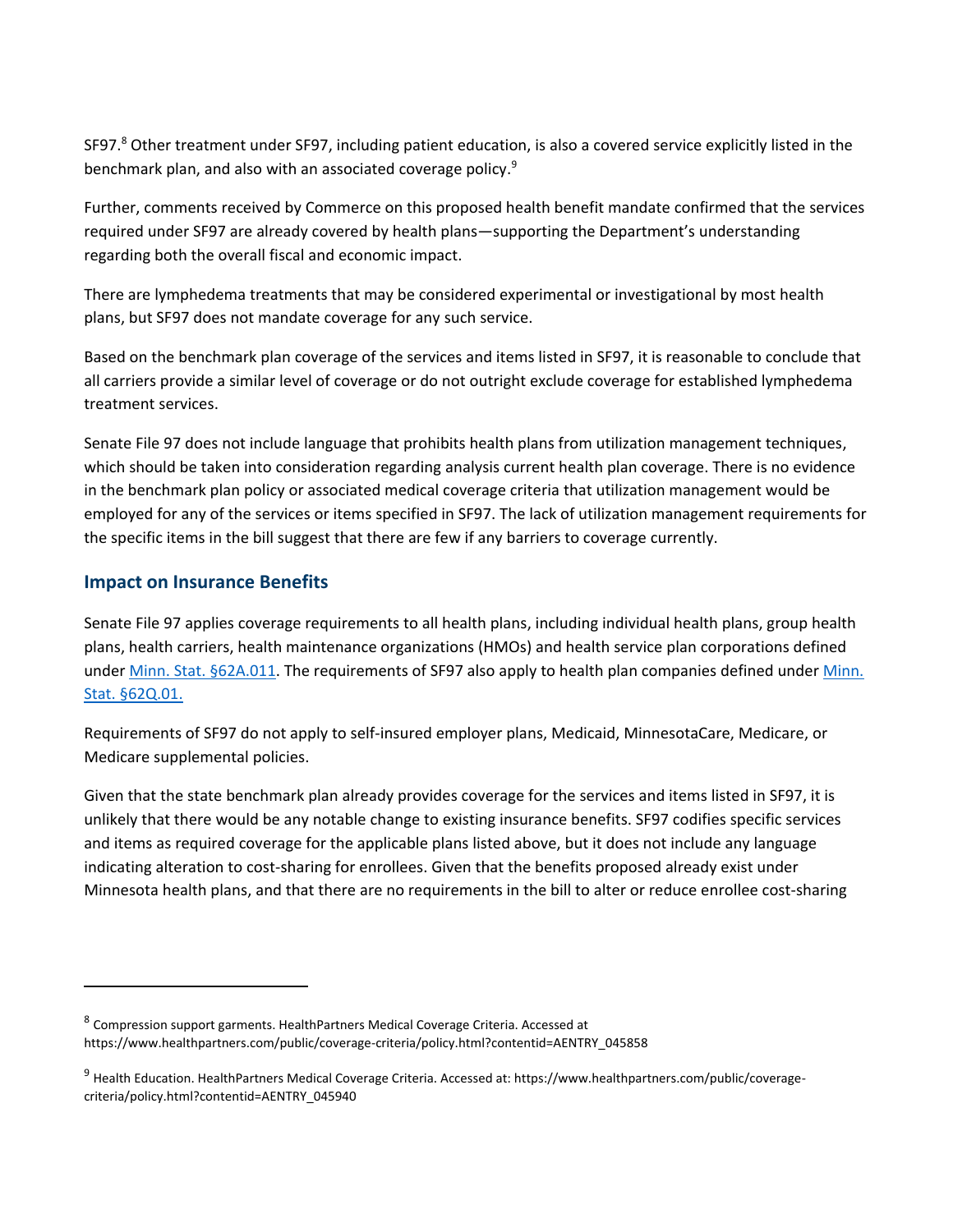for these services/items, it is unlikely that there will be any notable change in health insurance benefits under any regulated health plan.

The Department assumes that health plans may need to alter language in their policies explicitly affirming coverage for the services listed in SF97, should the bill be signed into law.

Overall, if SF97 were law, it is unlikely that there would be a significant impact on overall health insurance benefits. Benefits offered by health plans would not need to change as a result of the bill's passage, and it is likely that there would only be minor changes to filed health plan policies incorporating specific coverage requirements outlined under SF97. Additional cost information, including impact on health insurance premiums follows this section.

#### <span id="page-11-0"></span>**Impact on Health Insurance Premiums**

Commerce performed an actuarial analysis regarding SF97 utilizing a number of sources, including national data regarding prevalence of primary and secondary lymphedema, Medicare fee schedule information related to the potential codes associated with SF97's treatment requirements, APCD information, and the analysis of local health plan actuaries. A full list of codes used in the analysis are located in the Appendix for reference.

#### <span id="page-11-1"></span>**Public Comments Summary**

Commerce placed a request for information in the November 22, 2021 publication of the State Register, soliciting comments regarding all mandated health benefit proposals, including SF97. Commerce received feedback from health plans, generally. No specific comment from any other stakeholder or advocacy group was submitted for this bill.

Comments received from health plans affirmed the Department's analysis regarding the overall economic impact of SF97 and the potential for it to increase enrollee premiums by a very small degree. According to their comments, there is low prevalence associated with the condition and it would be unlikely that SF97 would increase enrollee premiums in a substantial amount. Health plans also affirmed existing coverage of lymphedema treatment listed in the bill, supporting the Commerce's assessment that SF97 would not be considered a new state mandated benefit under the ACA. potentially be a very small increase to health insurance premiums as a result of SF97 becoming law.

It is useful to include a low- and high-end estimation of potential increases to evaluate the potential impact on health insurance premiums. The estimated increase to premiums is based on data from individual and group plans that are regulated by the state. but the underlying concepts for determining these increases can be feasibly applied to other markets (on a different scale).

Using the data sources mentioned above, Commerce concludes that the passage of SF97 may potentially result in a \$0.01 to \$0.09 increase of per member per month premium. This range estimate reflects an average cost per patient for the treatments listed in SF97, with consideration to patient cost and plan share cost. Additionally, the estimation considers an uptake in utilization as a result of passage of the bill, ranging from 10 to 30 percent.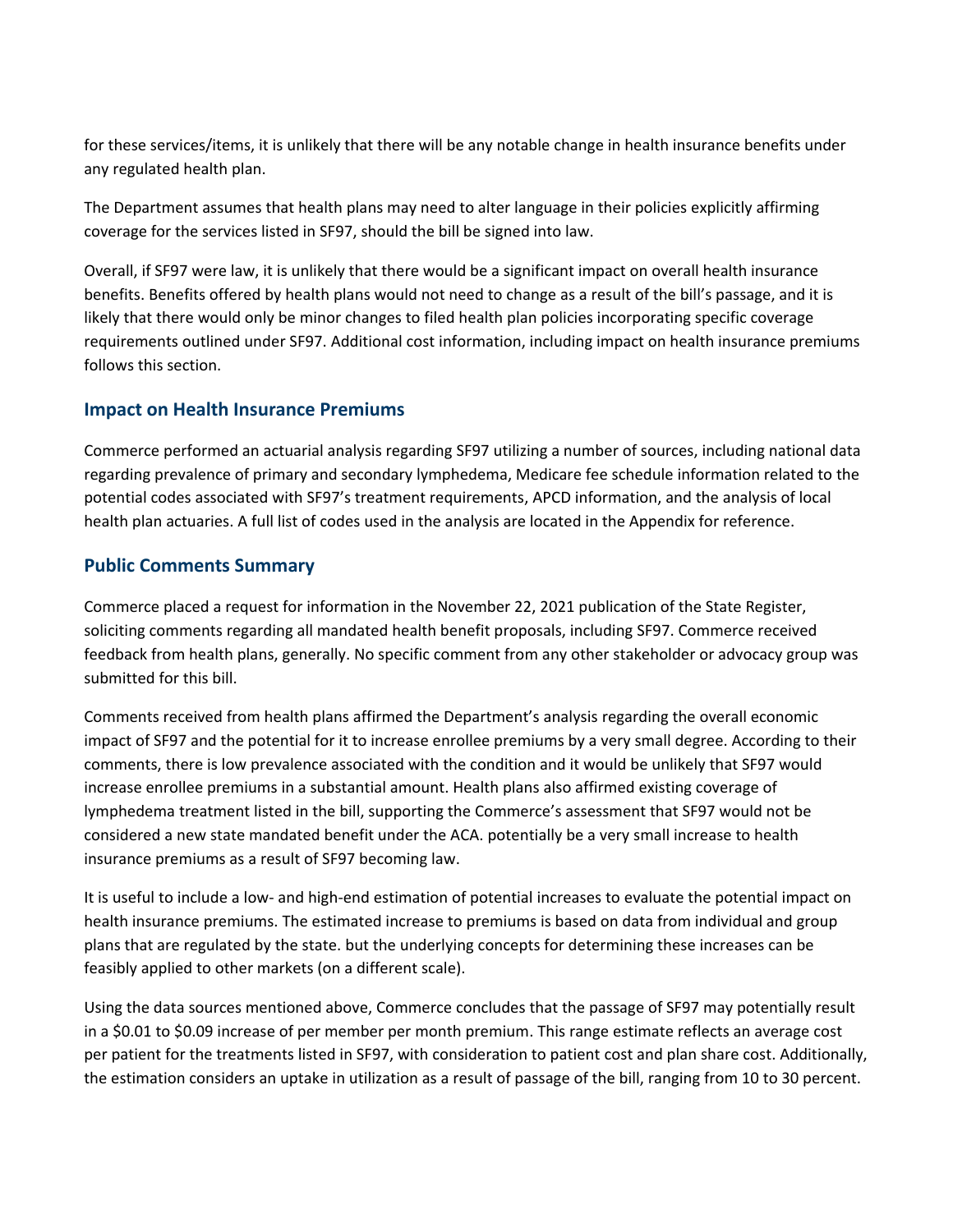#### <span id="page-12-0"></span>**ACA Benefit Mandate Impact and Analysis**

The services required under SF97 are generally covered by the benchmark plan in Minnesota and therefore also by most other plans offering EHBs. The ACA requires states to defray the cost of benefit mandates passed after December 31, 2011. According to the ACA, a benefit mandate is one passed by the state that imposes requirements of health plans to cover new services or items related to specific care or treatment.

Under the ACA, a state may enact requirements unrelated to specific care, treatment, or services and not be responsible for defraying the cost, generally falling into the following:

1. *Provider Types.* Mandates that require a covered service to be covered by additional health care provider types.

2. *Cost-Sharing.* Mandates that require or change cost-sharing amounts for covered services, including deductibles, copayments, and coinsurance.

3. *Delivery Methods*. Mandates that require health carriers to cover new methods of delivering covered services (telehealth for example).

4. *Reimbursement Methods.* Mandates that require health carriers to reimburse health care providers for covered services provided in new ways.

5. *Dependent-Coverage.* Mandates that require health carriers to define dependents in a certain way or to cover dependents under specific circumstances.

6. *ACA Conforming Coverage.* Mandates required to comply with ACA requirements.

Although Senate File 97 applies to specific care and treatment, all items included in the bill are already covered by the state benchmark plan. As a result, Commerce concludes that this proposed health benefit mandate is not considered a state benefit mandate requiring defrayal of cost.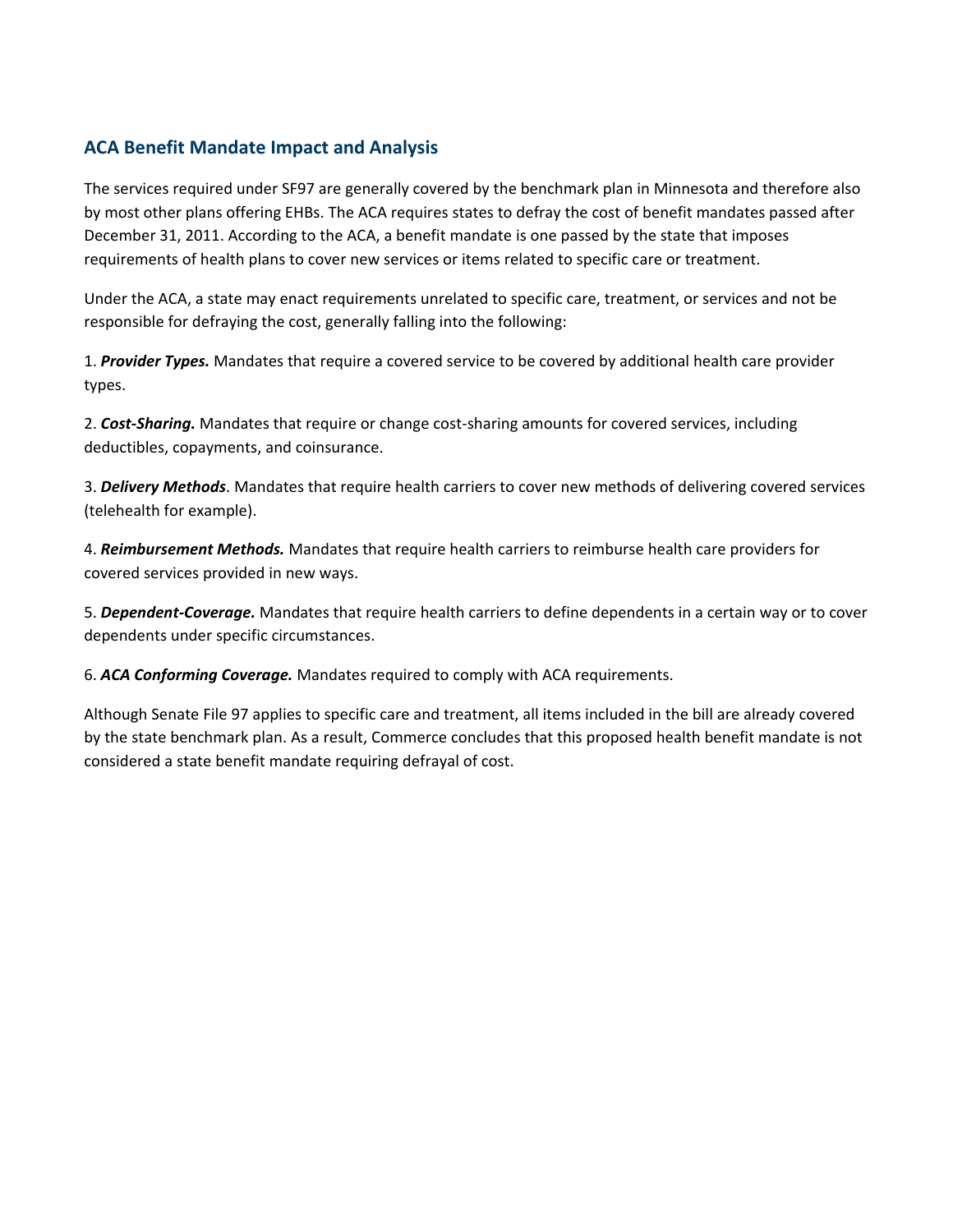## <span id="page-13-0"></span>**Appendix**

#### **Bill Text**

| 1.1  | A bill for an act                                                                             |
|------|-----------------------------------------------------------------------------------------------|
| 1.2  | relating to health coverage; requiring coverage for lymphedema compression                    |
| 1.3  | treatment items; proposing coding for new law in Minnesota Statutes, chapter 62A.             |
| 1.4  | BE IT ENACTED BY THE LEGISLATURE OF THE STATE OF MINNESOTA:                                   |
|      |                                                                                               |
| 1.5  | Section 1. [62A.255] COVERAGE OF LYMPHEDEMA TREATMENT.                                        |
| 1.6  | Subdivision 1. Scope of coverage. This section applies to all health plans that are sold,     |
| 1.7  | issued, or renewed to a Minnesota resident.                                                   |
| 1.8  | Subd. 2. Required coverage. (a) Each health plan must provide coverage for lymphedema         |
| 1.9  | treatment, including coverage for compression treatment items, complex decongestive           |
| 1.10 | therapy, and outpatient self-management training and education during lymphedema treatment    |
| 1.11 | if prescribed by a licensed health care professional. Lymphedema compression treatment        |
| 1.12 | items include: (1) compression garments, stockings, and sleeves; (2) compression devices;     |
| 1.13 | and (3) bandaging systems, components, and supplies that are primarily and customarily        |
| 1.14 | used in the treatment of lymphedema.                                                          |
| 1.15 | (b) If applicable to the enrollee's health plan, a health carrier may require the prescribing |
| 1.16 | health care professional to be within the enrollee's health plan provider network if the      |
| 1.17 | provider network meets network adequacy requirements under section 62K.10.                    |
| 1.18 | (c) A health plan must not apply any cost-sharing requirements, benefit limitations, or       |
| 1.19 | service limitations for lymphedema treatment and compression treatment items that place       |
| 1.20 | a greater financial burden on the enrollee or are more restrictive than cost-sharing          |
| 1.21 | requirements or limitations applied by the health plan to other similar services or benefits. |
|      |                                                                                               |
| 2.1  | EFFECTIVE DATE. This section is effective August 1, 2021, and applies to any health           |
| 2.2  | plan issued, sold, or renewed on or after that date.                                          |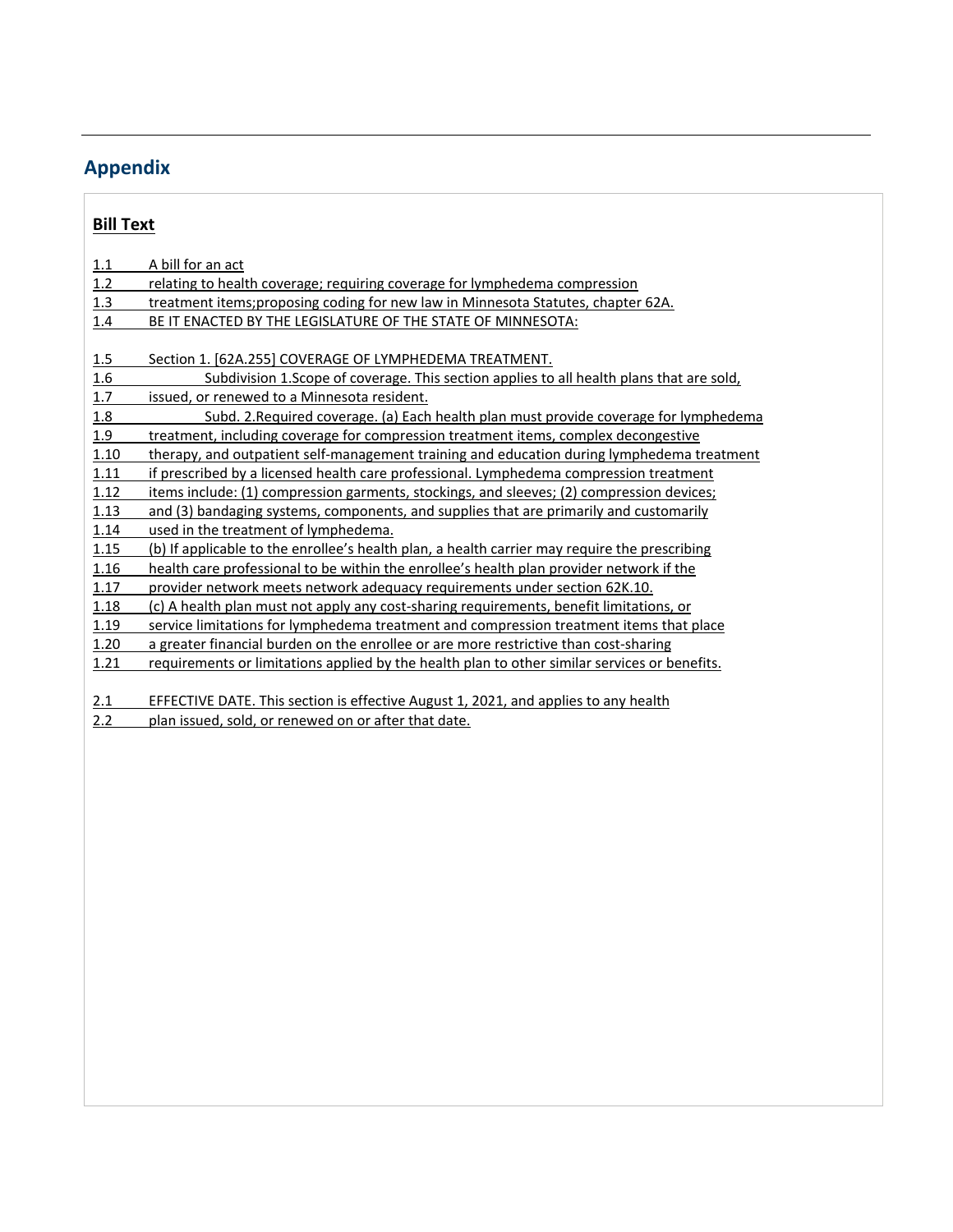#### **Associated Codes**

#### **Diagnosis (ICD-10) Code(s):**

I89.0 – Lymphedema, not elsewhere classified;

I97.2 – Postmastectomy lymphedema syndrome;

I97.89 – Other postprocedural complications and disorders of the circulatory system, not elsewhere classified

Q82.0 – Hereditary lymphedema

#### **CPT Code(s):**

29581 - Application of multi-layer venous wound compression system; below the knee;

29582 - Application of multi-layer compression system; thigh and leg, including ankle and foot;

29583 - Application of multi-layer compression system; upper arm and forearm;

29584 - Application of multi-layer compression system; upper arm, forearm, hand and fingers;

98960 through 98962 – Education and training for patient self-management by a qualified, nonphysician health care professional using a standardized curriculum, face-to-face with the patient

#### **HCPCS Code(s):**

A4490 through A4510 – Surgical stockings;

A6530 through A6549 – Gradient compression stockings;

A6448 through A6450 – Light compression bandage; A6451 – Moderate compression bandage;

A6452 – High compression bandage;

E0650 through E0652 – Pneumatic compressor;

E0655, E0660 through E0666 – Non-segmental pneumatic compression appliance

E0656, E0667 through E0670 – Segmental pneumatic compression appliance

E0671 through E0673 – Segmental gradient pressure pneumatic appliance

E0675 – Pneumatic compression device

E0676 – Intermittent limb compression device

#### **NDC Code(s):**

N/A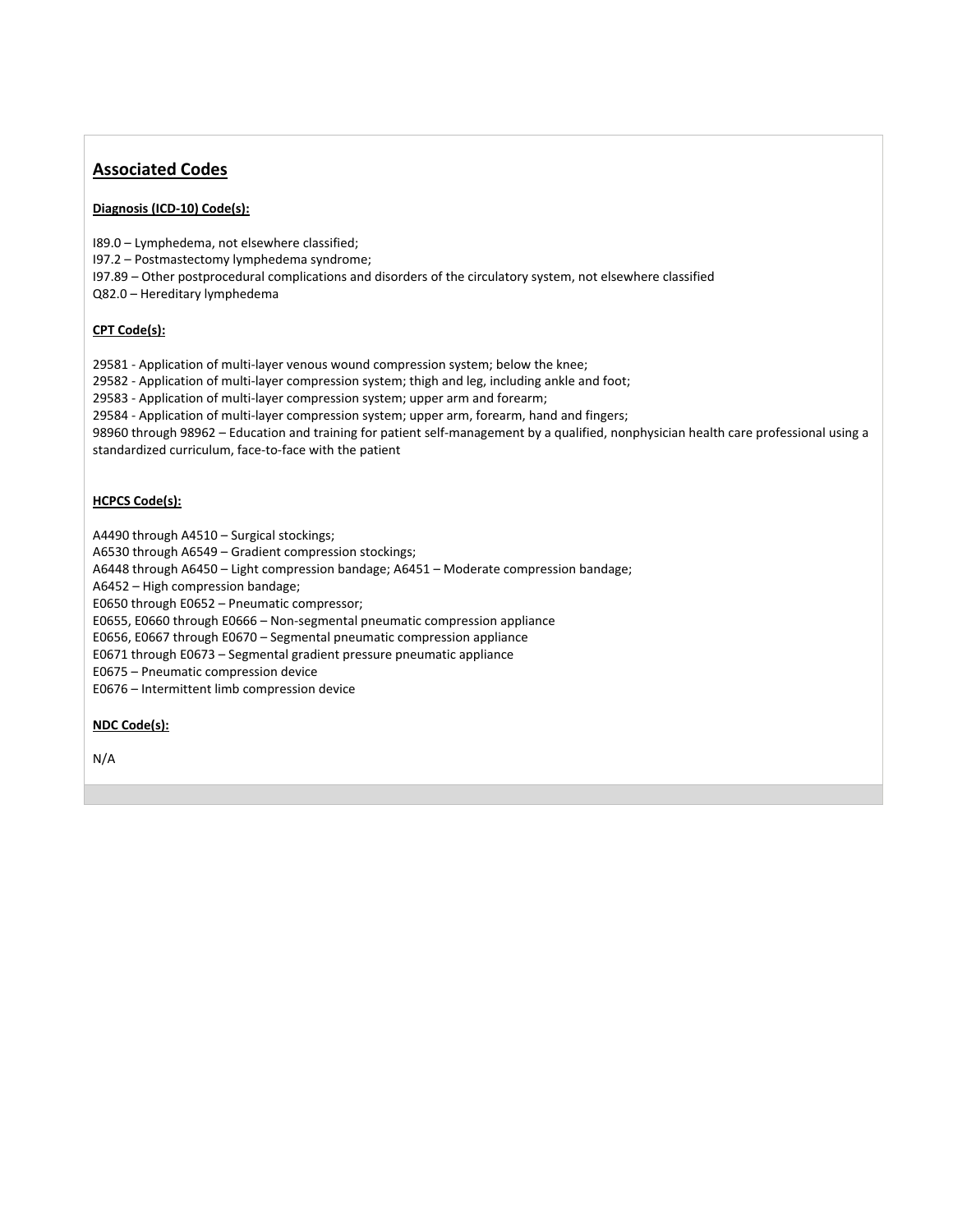#### **Description of Review**

The Department performed an umbrella review of available information related to lymphedema. An umbrella review is similar to a systematic literature review, but with a focus on reviewing relevant information or studies that are essentially other systematic reviews and/or meta-analyses. This approach allows for gathering of significant high-level, but pertinent information regarding the topic being researched.

The Department searched PubMed utilizing combinations of the terms "lymphedema," "primary lymphedema," "secondary lymphedema," "treatment," "standard of care," "experimental," "investigative," and "alternative treatment." The search limited these terms to peer-reviewed articles published in the last 20 years.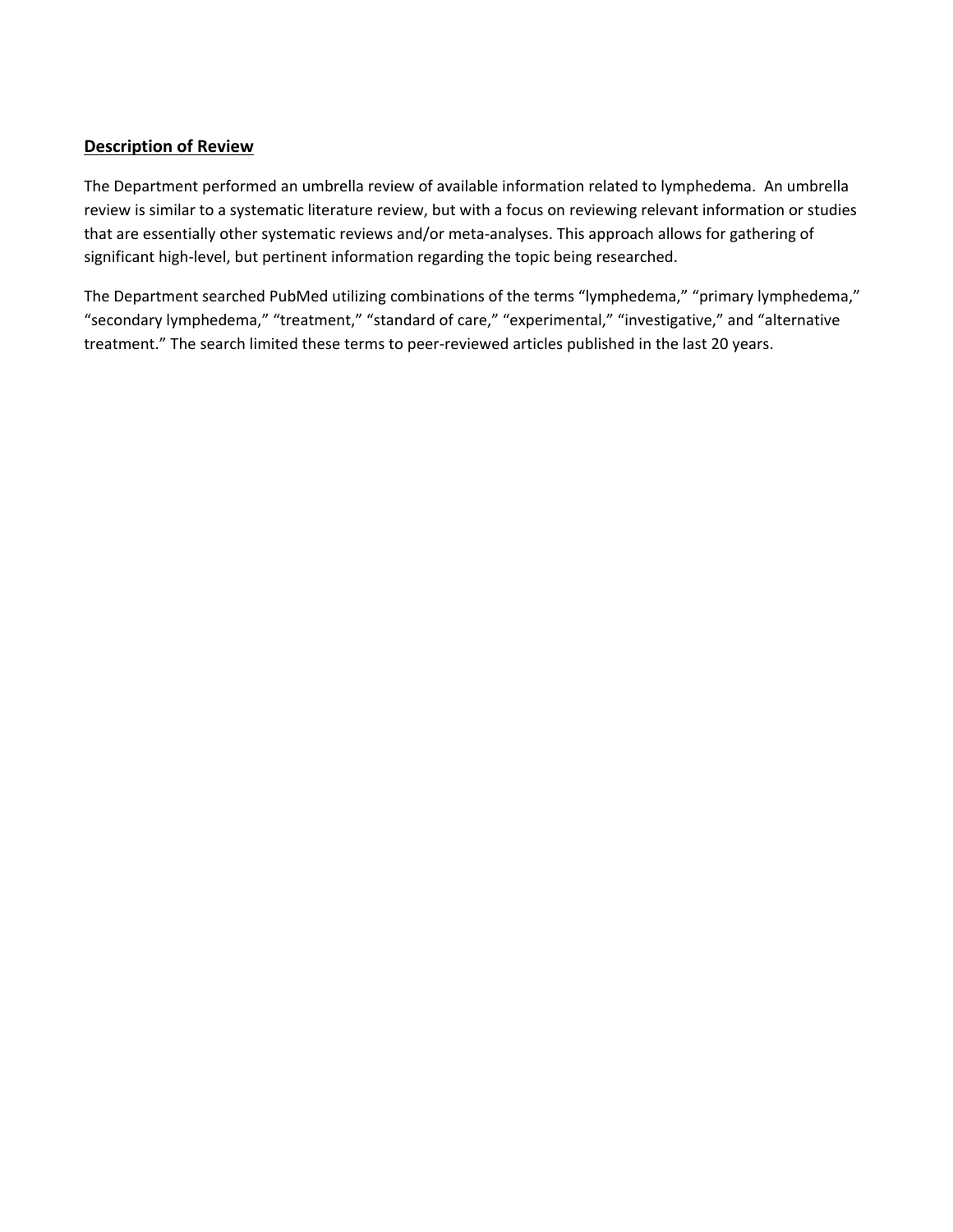#### **Bibliography**

Baicker K, Goldman D. Patient cost-sharing and healthcare spending growth. *The Journal of Economic Perspectives.* 2011;25(2):47–68. doi: 10.1257/jep.25.2.47.

Baicker K, Congdon WJ, Mullainathan S. Health insurance coverage and take-up: Lessons from behavioral economics. *Milbank Quarterly.* 2012;90(1):107–134. doi: 10.1111/j.1468-0009.2011.00656.x.

Chernew M, Gibson TB, Yu-Isenberg K, Sokol MC, Rosen AB, Fendrick AM. Effects of increased patient cost sharing on socioeconomic disparities in health care. *Journal of General Internal Medicine.* 2008;23(8):1131–1136. doi: 10.1007/s11606- 008-0614-0.

Gupta N, Verhey EM, Torres-Guzman RA, Avila FR, Jorge Forte A, Rebecca AM, Teven CM. Outcomes of Lymphovenous Anastomosis for Upper Extremity Lymphedema: A Systematic Review. Plast Reconstr Surg Glob Open. 2021 Aug 25;9(8):e3770. doi: 10.1097/GOX.0000000000003770. PMID: 34476159; PMCID: PMC8386908.

Gasteratos K, Morsi-Yeroyannis A, Vlachopoulos NC, Spyropoulou GA, Del Corral G, Chaiyasate K. Microsurgical techniques in the treatment of breast cancer- related lymphedema: a systematic review of efficacy and patient outcomes. Breast Cancer. 2021 Sep;28(5):1002-1015. doi: 10.1007/s12282-021-01274-5. Epub 2021 Jul 12. PMID: 34254232; PMCID: PMC8354929.

Brandão ML, Soares HPDS, Andrade MDA, Faria ALSC, Pires RS. Efficacy of complex decongestive therapy for lymphedema of the lower limbs: a systematic review. J Vasc Bras. 2020 May 29;19:e20190074. doi: 10.1590/1677-5449.190074. PMID: 34178058; PMCID: PMC8202203.

Jarvis NR, Torres RA, Avila FR, Forte AJ, Rebecca AM, Teven CM. Vascularized omental lymphatic transplant for upper extremity lymphedema: A systematic review. Cancer Rep (Hoboken). 2021 Aug;4(4):e1370. doi: 10.1002/cnr2.1370. Epub 2021 Apr 7. PMID: 33826249; PMCID: PMC8388172.

Sheikhi-Mobarakeh Z, Yarmohammadi H, Mokhatri-Hesari P, Fahimi S, Montazeri A, Heydarirad G. Herbs as old potential treatments for lymphedema management: A systematic review. Complement Ther Med. 2020 Dec;55:102615. doi: 10.1016/j.ctim.2020.102615. Epub 2020 Nov 9. PMID: 33221590.

Forte AJ, Boczar D, Kassis S, Huayllani MT, McLaughlin SA. Use of magnetic resonance imaging for evaluation of therapeutic response in breast cancer-related lymphedema: A systematic review. Arch Plast Surg. 2020 Jul;47(4):305-309. doi: 10.5999/aps.2020.00115. Epub 2020 Jul 15. PMID: 32718108; PMCID: PMC7398803.

Hartiala P, Suominen S, Suominen E, Kaartinen I, Kiiski J, Viitanen T, Alitalo K, Saarikko AM. Phase 1 Lymfactin Study: Shortterm Safety of Combined Adenoviral VEGF-C and Lymph Node Transfer Treatment for Upper Extremity Lymphedema. J Plast Reconstr Aesthet Surg. 2020 Sep;73(9):1612-1621. doi: 10.1016/j.bjps.2020.05.009. Epub 2020 May 18. PMID: 32513642.

Ciudad P, Manrique OJ, Bustos SS, Agko M, Huang TC, Vizcarra L, Nuñez ML, Lo Torto F, Forte AJ. Single-stage VASERassisted liposuction and lymphatico-venous anastomoses for the treatment of extremity lymphedema: a case series and systematic review of the literature. Gland Surg. 2020 Apr;9(2):545-557. doi: 10.21037/gs.2020.01.13. PMID: 32420290; PMCID: PMC7225499.

Forte AJ, Boczar D, Huayllani MT, Lu X, McLaughlin SA. Pharmacotherapy Agents in Lymphedema Treatment: A Systematic Review. Cureus. 2019 Dec 5;11(12):e6300. doi: 10.7759/cureus.6300. PMID: 31815082; PMCID: PMC6897350.